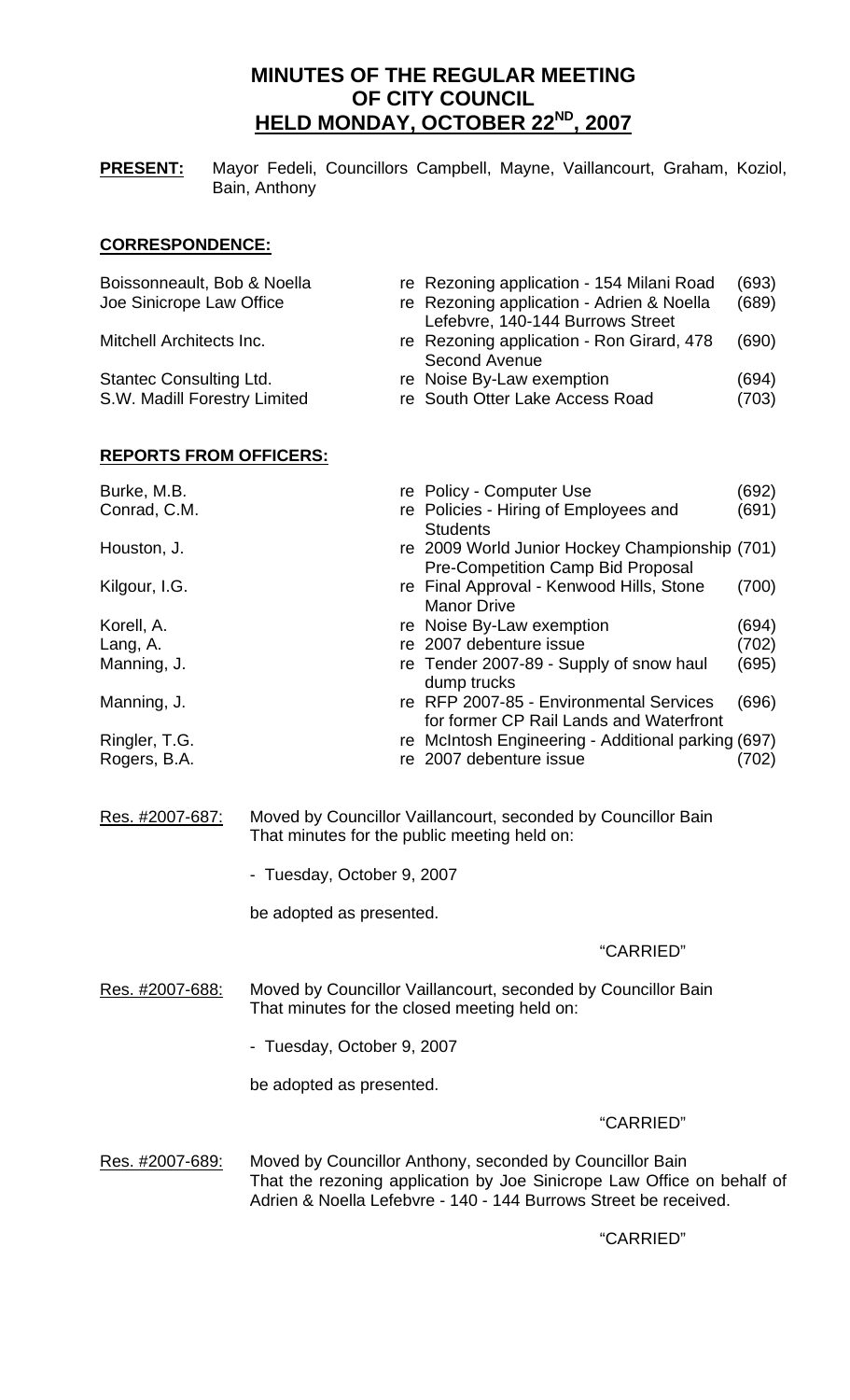Res. #2007-690: Moved by Councillor Anthony, seconded by Councillor Bain That the rezoning application by Mitchell Architects Inc., on behalf of Ron Girard - 478 Second Avenue West be received.

# "CARRIED"

Res. #2007-691: Moved by Councillor Campbell, seconded by Councillor Mayne That the City of North Bay adopt, by by-law, the existing policies for the hiring of employees and students attached to Report No. CORP 2007- 160.

# "CARRIED"

Res. #2007-692: Moved by Councillor Campbell, seconded by Councillor Mayne That Council adopt the Computer Use Policy as recommended by the Director of Information Systems to apply to all staff and Councillors.

# "CARRIED"

Res. #2007-693: Moved by Councillor Anthony, seconded by Councillor Bain That the rezoning application by Bob & Noella Boissonneault - 154 Milani Road be received.

# "CARRIED"

- Res. #2007-694: Moved by Councillor Koziol, seconded by Councillor Graham
	- That 1) North Bay City Council agree to waive the Noise By-Law Exemption criteria for receiving an application made on behalf of the Province for the purposes of erecting a Pedestrian Overpass over the North Bay Bypass which will require night time construction activity;
		- 2) a Noise By-Law Exemption request by Stantec Consulting Ltd. on behalf of the Province to erect a Pedestrian Overpass over the North Bay Bypass near Frost Street be approved conditional of:
- a) Public Notice being provided to affected neighbourhoods regarding the date, approximate time and expected duration of the nighttime work required to complete the project.

#### "CARRIED"

Res. #2007-695: Moved by Councillor Koziol, seconded by Councillor Graham That the low bids for the supply of snow haul tandem dump trucks be accepted and that the trucks be called in order, as set out in the tender, for the 2007-2008 winter season, subject to inspection of the vehicles by Public Works staff.

# "CARRIED"

Res. #2007-696: Moved by Councillor Koziol, seconded by Councillor Graham That North Bay City Council approve the award of a contract to Conestoga-Rovers & Associates in the amount of \$181,475.67 (GST included), for a three (3) year program to provide Environmental Services and to prepare Annual Reports for a former CP Rail Lands and the North Bay Waterfront.

# "CARRIED"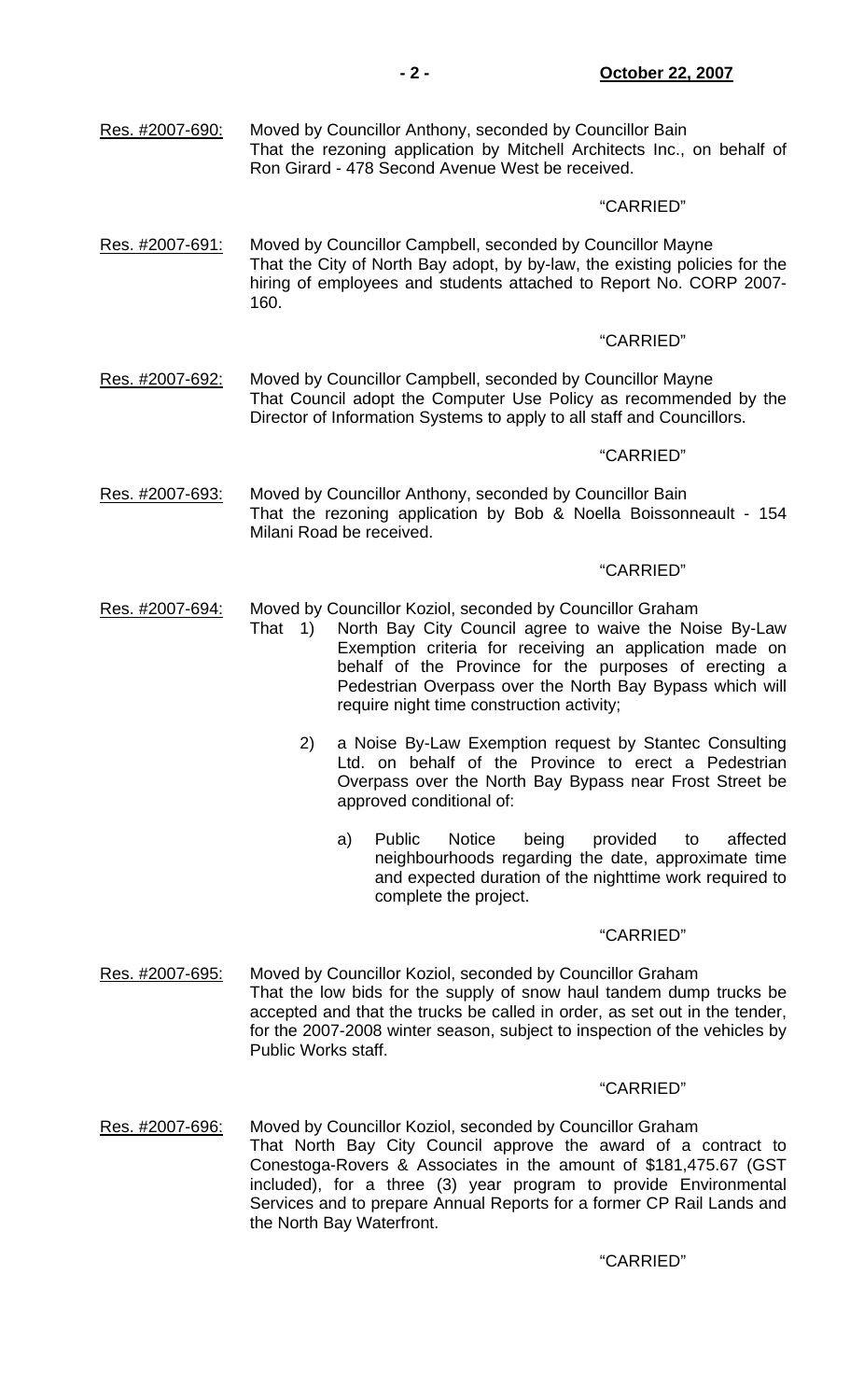| Res. #2007-697: | Moved by Councillor Campbell, seconded by Councillor Mayne<br>That the existing Parking Agreement between the City of North Bay and<br>McIntosh Engineering be amended to provide twenty-seven (27)<br>additional parking spaces on the upper three levels of the McIntyre<br>Street Parking Garage, effective January 1, 2008, at the full rate of<br>\$54.09 plus taxes per month. |                                                                                                                                                                                                                                                                                                                                                                                                                                     |  |
|-----------------|--------------------------------------------------------------------------------------------------------------------------------------------------------------------------------------------------------------------------------------------------------------------------------------------------------------------------------------------------------------------------------------|-------------------------------------------------------------------------------------------------------------------------------------------------------------------------------------------------------------------------------------------------------------------------------------------------------------------------------------------------------------------------------------------------------------------------------------|--|
|                 |                                                                                                                                                                                                                                                                                                                                                                                      | "CARRIED"                                                                                                                                                                                                                                                                                                                                                                                                                           |  |
| Res. #2007-698: | Moved by Councillor Campbell, seconded by Councillor Mayne<br>That accounts totaling \$9,365,123.70 for September 2007 be approved.                                                                                                                                                                                                                                                  |                                                                                                                                                                                                                                                                                                                                                                                                                                     |  |
|                 |                                                                                                                                                                                                                                                                                                                                                                                      | "CARRIED"                                                                                                                                                                                                                                                                                                                                                                                                                           |  |
| Res. #2007-699: | Moved by Councillor Campbell, seconded by Councillor Mayne<br>That accounts for Royal Bank totaling \$1,454.08 for September 2007 be<br>approved.                                                                                                                                                                                                                                    |                                                                                                                                                                                                                                                                                                                                                                                                                                     |  |
|                 |                                                                                                                                                                                                                                                                                                                                                                                      | "CARRIED"                                                                                                                                                                                                                                                                                                                                                                                                                           |  |
| Res. #2007-700: | That 1)                                                                                                                                                                                                                                                                                                                                                                              | Moved by Councillor Anthony, seconded by Councillor Bain<br>the Mayor and City Clerk be authorized to sign the Kenwood<br>Hills Phase IV - Stone Manor Drive Subdivision Agreement<br>for the creation of thirty-six (36) residential lots along Stone<br>Manor Drive;                                                                                                                                                              |  |
|                 | 2)                                                                                                                                                                                                                                                                                                                                                                                   | Council grant Final Approval to the Draft Approved Plan of<br>Subdivision along Stone Manor Drive - City Subdivision File<br>No. 48T-05101; and                                                                                                                                                                                                                                                                                     |  |
|                 | 3)                                                                                                                                                                                                                                                                                                                                                                                   | the Mayor and City Clerk be authorized to sign the Final Plan<br>of Subdivision subject to receipt of all Easement and<br>Subdivision Agreement requirements.                                                                                                                                                                                                                                                                       |  |
|                 |                                                                                                                                                                                                                                                                                                                                                                                      | "CARRIED"                                                                                                                                                                                                                                                                                                                                                                                                                           |  |
| Res. #2007-701: | That 1)                                                                                                                                                                                                                                                                                                                                                                              | Moved by Councillor Anthony, seconded by Councillor Bain<br>a Bid Proposal be sent to the World Junior Hockey<br>Championship Committee by October 31, 2007 outlining the<br>City of North Bay's sincere interest and capabilities in<br>hosting a 2008 Pre-Competition Camp Program as outlined<br>by Hockey Canada in their information package for the<br>World Junior Championship Event being held in Ottawa,<br>January 2009; |  |
|                 | 2)                                                                                                                                                                                                                                                                                                                                                                                   | City Council underwrite the required financial guarantee for<br>the Pre-Competition Camp and the Exhibition Game and the<br>operating budget as presented in the City's Bid Proposal;                                                                                                                                                                                                                                               |  |

- 3) the Chief Financial Officer designate a separate 2008 operating budget for the Pre-Competition Camp and be authorized to issue the required Hosting Fee cheque of \$30,000.00, to be made payable to Hockey Canada which will accompany the Bid Package;
- 4) the net profits from this event be directed towards North Bay youth hockey programs and activities at both our indoor and outdoor facilities; and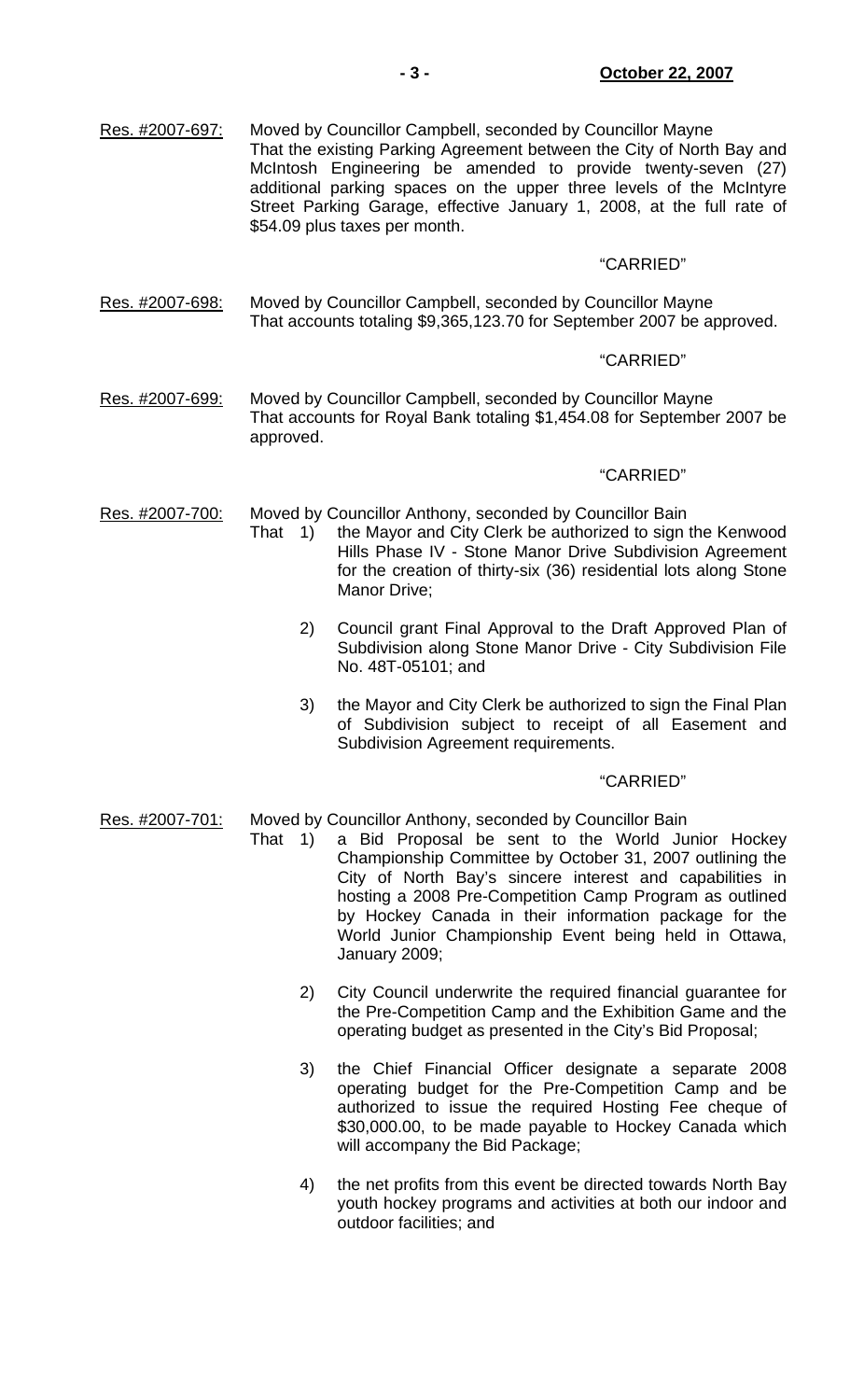5) the proposed "North Bay Pre-Competition Camp Steering Committee" members be approved as presented in the Bid document.

# "CARRIED"

Record of Vote *(Upon Request of Councillor Koziol)*

- Yeas: Councillors Koziol, Bain, Anthony, Mayne Campbell, Graham, Vaillancourt, Mayor Fedeli
- Res. #2007-702: Moved by Councillor Campbell, seconded by Councillor Mayne That the City of North Bay agree to sell, through our Fiscal Agents, up to \$4,900,000 of installment debentures, to be dated November 22, 2007, maturing, November 22, 2008 to 2017, to be sold at an average offering yield not to exceed 5.50% and to be subject to terms and conditions acceptable to the Chief Administrative Officer and CIBC World Markets Inc.

### "CARRIED"

Res. #2007-703: Moved by Councillor Campbell, seconded by Councillor Mayne That Council approve the application by S.W. Madill Forestry Ltd. for the use of an access road under the *Road Access Act,* at their own risk and their own expense, along the southerly limits of Otter Lake.

### "CARRIED"

Res. #2007-704: Moved by Councillor Anthony, seconded by Councillor Bain That the following by-law be read a first and second time:

> By-Law No. 2007-213 to execute a Subdivision Agreement with 899430 Ontario Inc., Linda Petrie and Caisse Populaire North Bay Limitee relating to Kenwood Hills, Phase IV, Stone Manor Drive.

#### "CARRIED"

Res. #2007-705: Moved by Councillor Anthony, seconded by Councillor Bain That the following by-law be read a third time and passed:

> By-Law No. 2007-213 to execute a Subdivision Agreement with 899430 Ontario Inc., Linda Petrie and Caisse Populaire North Bay Limitee relating to Kenwood Hills, Phase IV, Stone Manor Drive.

#### "CARRIED"

Res. #2007-706: Moved by Councillor Koziol, seconded by Councillor Graham That the following by-law be read a first and second time:

> By-Law No. 2007-214 to execute an Agreement with KMK Consultants Limited relating to Site Inspection Services for the Fisher Street Reconstruction - Phase 3.

#### "CARRIED"

Res. #2007-707: Moved by Councillor Koziol, seconded by Councillor Graham That the following by-law be read a third time and passed: